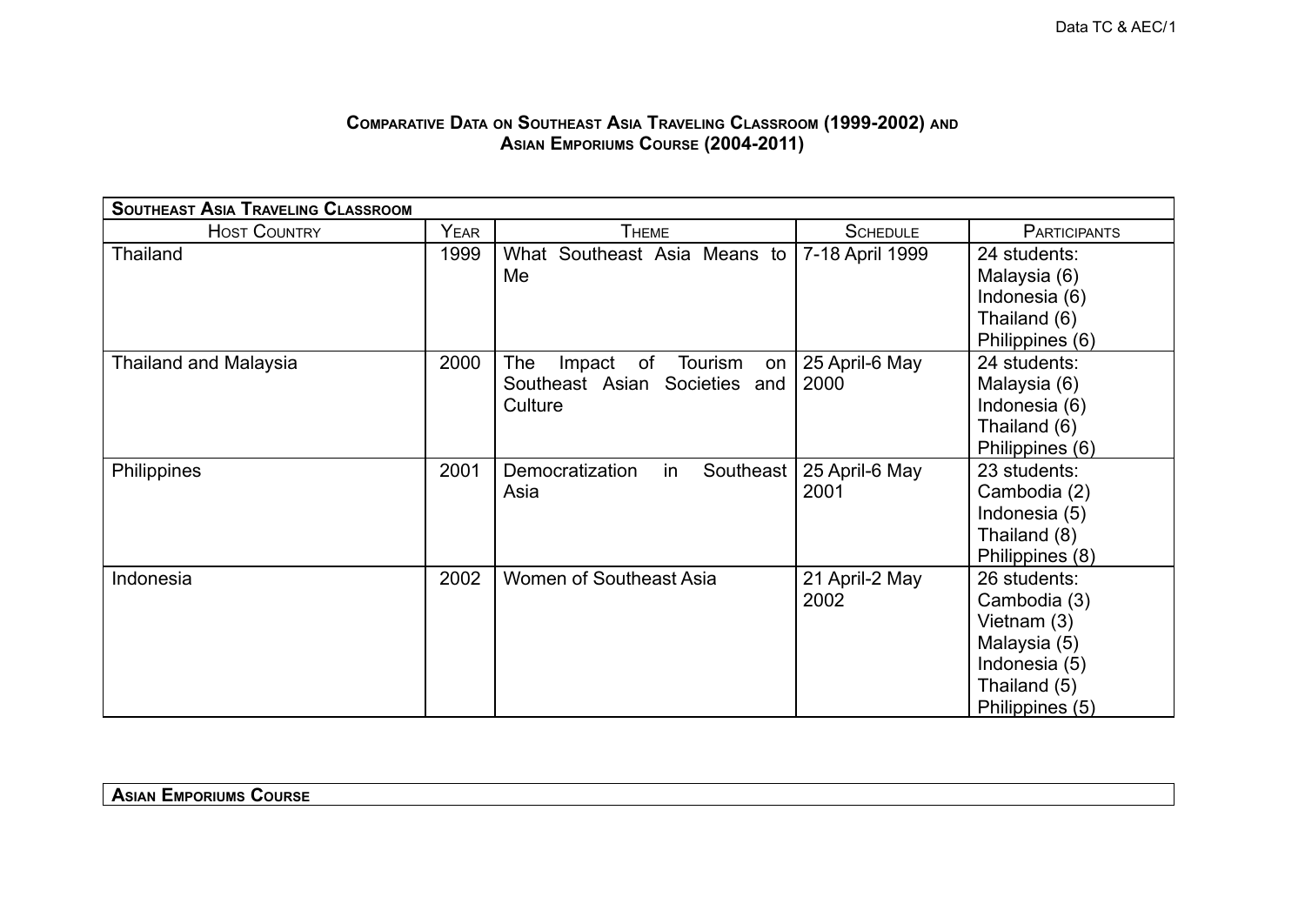| <b>HOST UNIVERSITY</b>        | YEAR | <b>THEME</b>                  | <b>SCHEDULE</b>   | <b>PARTICIPANTS</b> |
|-------------------------------|------|-------------------------------|-------------------|---------------------|
| University of the Philippines | 2004 | Asian Emporiums - Networks of | 14 April - 20 May | 17 students:        |
|                               |      | Culture and Trade             | 2004              | Cambodia (1)        |
|                               |      |                               |                   | Indonesia (5)       |
|                               |      |                               |                   | Laos $(1)$          |
|                               |      |                               |                   | Malaysia (2)        |
|                               |      |                               |                   | Thailand (4)        |
|                               |      |                               |                   | Vietnam (2)         |
|                               |      |                               |                   | Philippines (2)     |
| <b>Thammasat University</b>   | 2005 | Asian Emporiums - Networks of | 4 April - 11 May  | 28 students:        |
|                               |      | Culture and Trade             | 2005              | Cambodia (1)        |
|                               |      |                               |                   | Indonesia (4)       |
|                               |      |                               |                   | Laos $(1)$          |
|                               |      |                               |                   | Malaysia (3)        |
|                               |      |                               |                   | Philippines (4)     |
|                               |      |                               |                   | Vietnam $(2)$       |
|                               |      |                               |                   | Thailand (13)       |
| <b>Gadjah Mada University</b> | 2006 | Asian Emporiums - Networks of | 2 April - 11 May  | 25 students:        |
|                               |      | Culture and Trade             | 2006              | Cambodia (2)        |
|                               |      |                               |                   | Laos $(2)$          |
|                               |      |                               |                   | Malaysia (2)        |
|                               |      |                               |                   | Philippines (4)     |
|                               |      |                               |                   | Thailand (3)        |
|                               |      |                               |                   | Vietnam (2)         |
|                               |      |                               |                   | Indonesia (10)      |

|  | $I$ NIVERSIT<br>⊓OS™<br>וכא | YFAL<br><u>.</u> | HEME | <b>SCHEDULE</b> | <b>ICIPANTS</b><br>$\mathsf{Y}_{\mathsf{AK}}$<br>IC IF |
|--|-----------------------------|------------------|------|-----------------|--------------------------------------------------------|
|--|-----------------------------|------------------|------|-----------------|--------------------------------------------------------|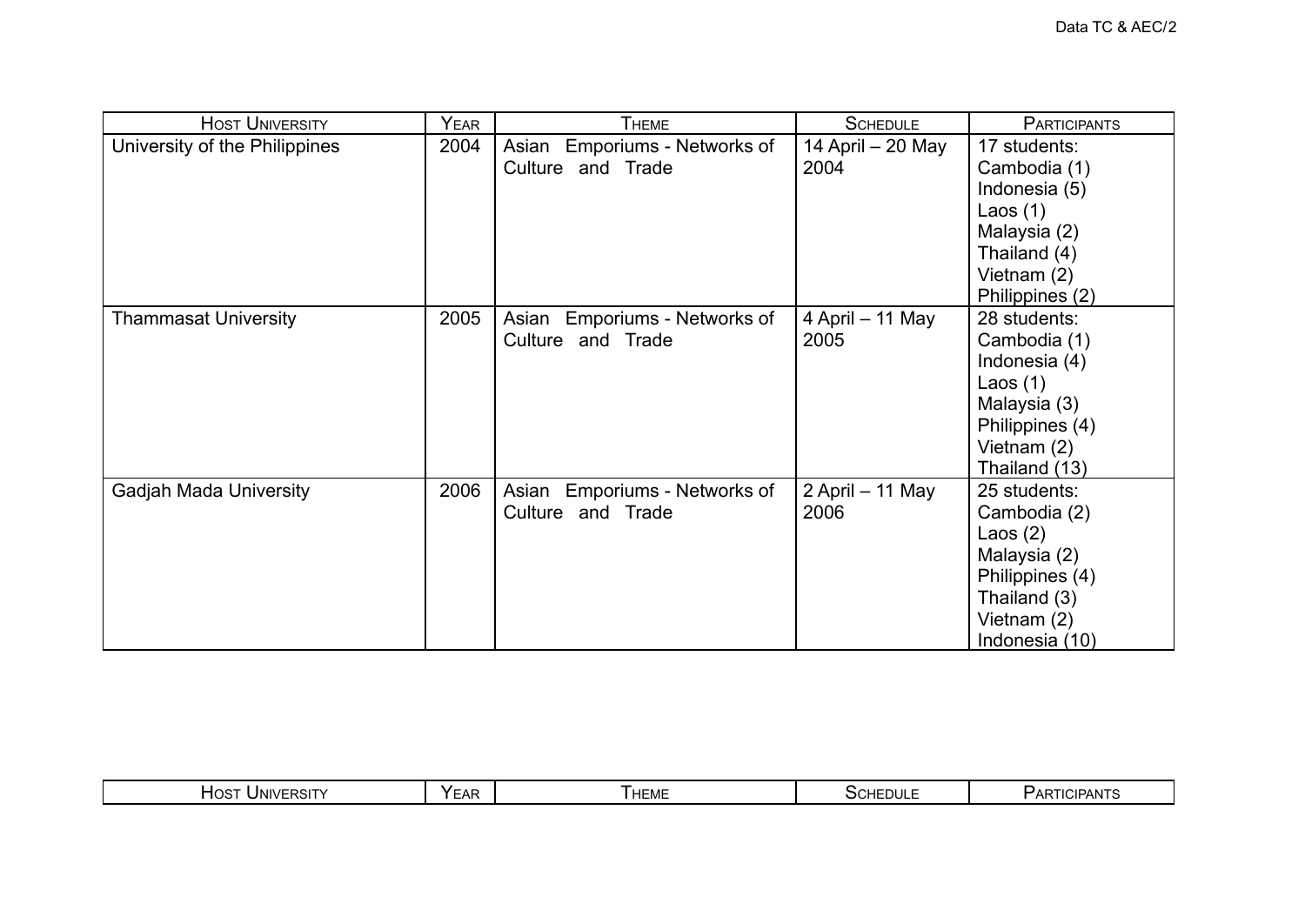| University of Malaya            | 2007 | Asian Emporiums: Exploring Our<br>World from Within                         | 15 April - 25 May<br>2007 | 27 students:<br>Cambodia (2)<br>Indonesia (3)<br>Laos $(2)$<br>Philippines (4)<br>Thailand (4)<br>Vietnam (2)<br>Malaysia (10) |
|---------------------------------|------|-----------------------------------------------------------------------------|---------------------------|--------------------------------------------------------------------------------------------------------------------------------|
| <b>Chulalongkorn University</b> | 2008 | Southeast<br>Asian<br>Emporiums:<br>Asia's Past and Present                 | 1 April - 8 May<br>2008   | 15 students:<br>Cambodia (2)<br>Indonesia (3)<br>Laos $(2)$<br>Malaysia (3)<br>Philippines (3)<br>Vietnam (2)                  |
| University of Indonesia         | 2009 | Asian Emporium, Southeast Asian<br>Identities: Past, Present, and<br>Future | 20 April - 29 May<br>2009 | 30 students:<br>Malaysia (1)<br>Philippines (2)<br>Thailand (3)<br>Cambodia (3)<br>Laos $(2)$<br>Vietnam (2)<br>Indonesia (17) |
| University of the Philippines   | 2010 | Lives in the Monsoon Belt and the<br><b>Rice Civilization</b>               | 13 April - 15 May<br>2010 | 17 students:<br>Thailand (4)<br>Indonesia (5)<br>Malaysia (2)<br>Vietnam (2)<br>Laos $(1)$<br>Cambodia (1)<br>Philippines (2)  |
| <b>HOST UNIVERSITY</b>          | YEAR | <b>THEME</b>                                                                | <b>SCHEDULE</b>           | <b>PARTICIPANTS</b>                                                                                                            |